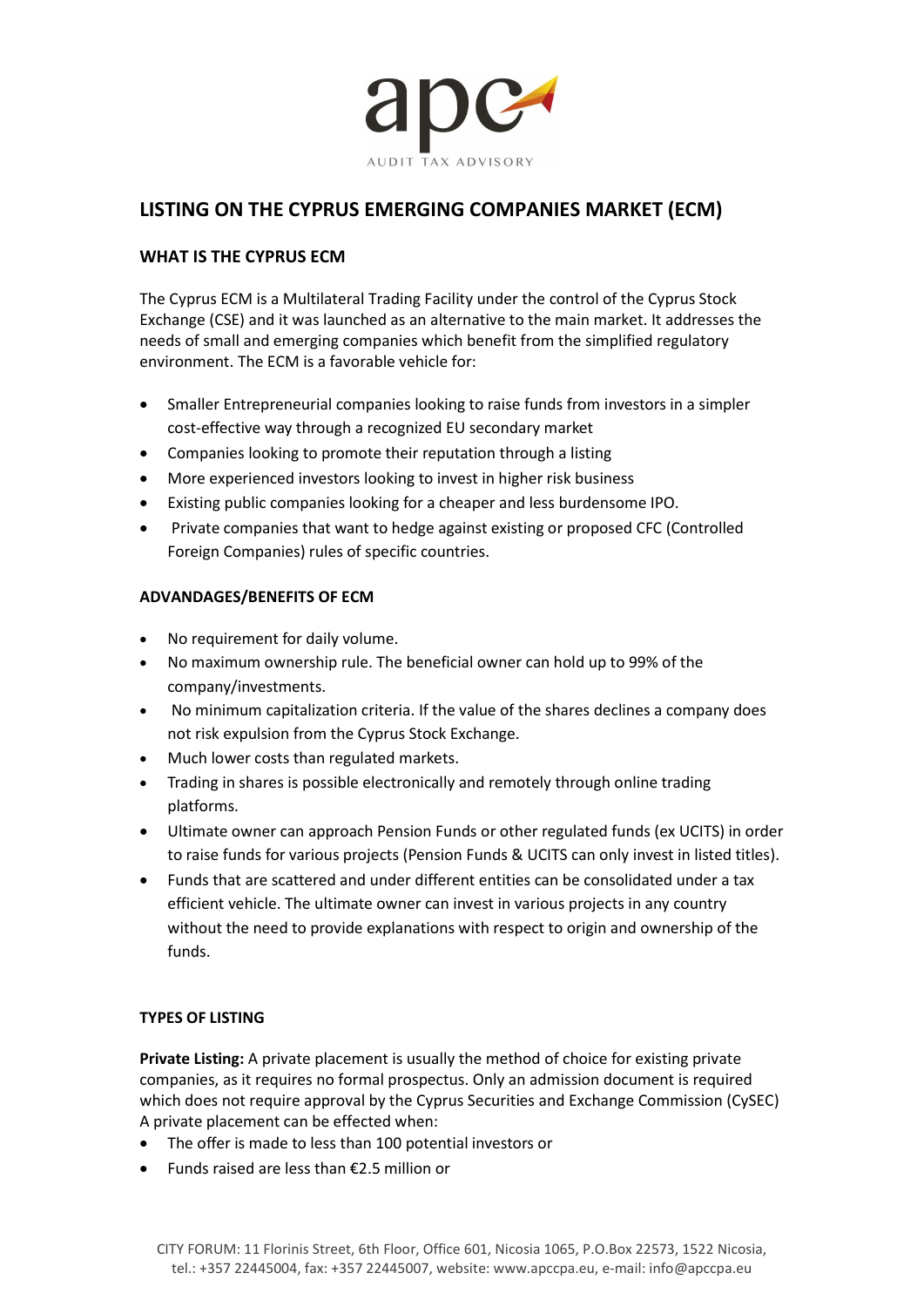

• The offer is made only to institutional investors

Public Listing: If the offer is greater than €2.5 million and made to more than 100 private investors, it is deemed to be a public listing or IPO. In such cases, a formal Prospectus must be prepared and approved by CySEC.

Hybrid Listing: A listing may also be made by combining both private and public listing.

## LISTING REQUIRMENTS

- Existing audited accounts for the 2 years preceding application. However, this does not prevent new enterprises from listing, provided that they can satisfy the Cyprus Stock Exchange that potential shareholders can be given satisfactory information by the Nominated Advisor of the issuer that would allow them to accurately assess the value of the shares.
- The issuer should be a Cyprus Public Company. It is advisable that the company should have at least 10-12 shareholders at the time of the application, although the principal shareholder may hold up to 99% of the shares (in reality, it is not recommended that the principal shareholders owns more than 90%, as the application will be subjected to much greater scrutiny).
- The company must have a minimum issued share capital of €26,000, although €100,000 is recommended.
- A minimum of three directors are required on the board, one of which must be an executive director. It is preferable that the majority of the directors are resident in Cyprus in order for the company to benefit from the very favorable local tax regime. A full CV and business background of each director must be provided.
- The company must have a Cyprus registered office, disclose the banks with which it has a relationship, and appoint a local legal advisor and auditor.
- There is no minimum share dispersion requirement.
- A regulated Nominated Advisor must be appointed and retained to advise and sponsor the initial application and to ensure ongoing compliance with the requirements of ECM.
- An admission document must be produced on application.

## CONTINUING OBLIGATIONS FOR ECM LISTED COMPANIES

The ongoing obligations for a company listed on the ECM are quite simple and straight forward and they are detailed below.

- Annual audited accounts must be published within 4 months of the year end
- 6 monthly reports (not audited) must be published within 2 months of the period end
- Any changes in the Nominated Advisor should be announced.
- Announcement of certain material decisions likely to affect shareholders, although again much less onerous than for a formal listing (for instance, there is no requirement to issue a profits warning).